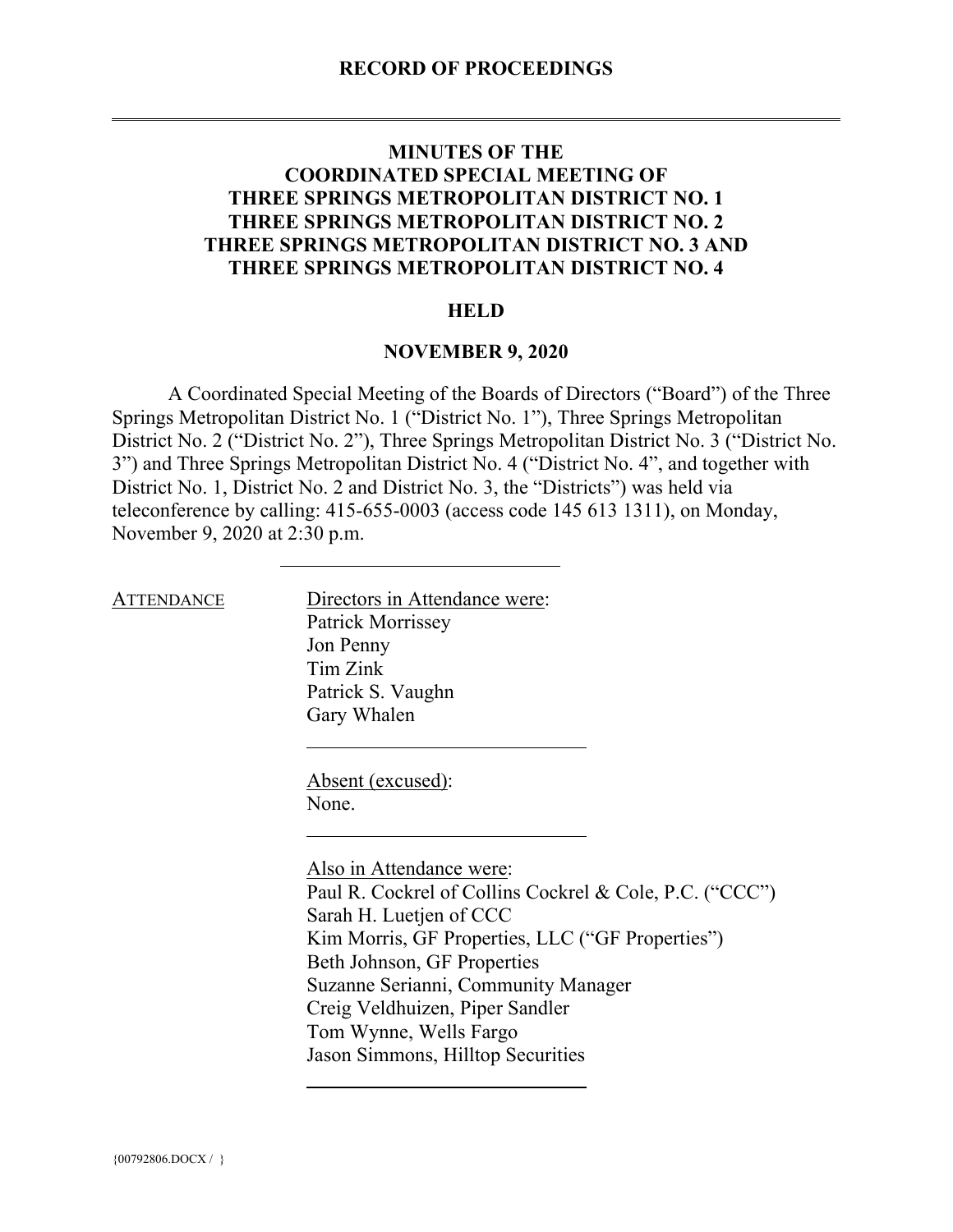### CONFLICTS OF INTEREST

Mr. Cockrel reported that general conflict of interest statements had previously been received from all directors and filed with the Secretary of State more than 72 hours in advance of the meeting, disclosing potential conflicts of interest as follows.

Chairman Morrissey, is the President and COO of and employed by GF Properties Group, LLC ("GFP"), a Colorado limited liability company, which is affiliated with GRVP, LLC ("GRVP"), a Colorado limited liability company, which is the owner and master developer of all or a significant share of the developable real property within each of the Districts. Additionally, he is an authorized representative of Tierra Group, LLC ("Tierra"), which is the sole member of (i) GRVP and (ii) Tierra Vision Homes, LLC, Tierra Custom Homes, LLC, GFP Mercado, LLC, Confluence Durango, LLC and GFP 3S Apartments, LLC, related entities which own or will own and improve properties within the Districts. GFP, GRVP and Tierra (the "Companies") are each indirectly owned by the Southern Ute Indian Tribe (the "Tribe"). The Tribe is the sole member of GFMC, LLC ("GFMC"), which is the manager of each of the Companies. He is regularly authorized by GFMC to carry out various management activities of the Companies. Although he is an officer, employee and agent of the Companies, he is not an owner or creditor of the Companies, GFMC or the Tribe, nor does he have any other substantial financial interest in the Companies, GFMC or the Tribe.

Director Vaughn is the Operating Director – Non-Energy and an employee of the Southern Ute Indian Tribe Growth Fund, a division of the Tribe. The Tribe is the sole owner of GFP, which is affiliated with GRVP, a Colorado limited liability company, which is the owner and master developer of all or a significant share of the developable real property within the District. Additionally, he is an authorized representative of Tierra, which is the sole member of (i) GRVP and (ii) Tierra Vision Homes, LLC, Tierra Custom Homes, LLC, GFP Mercado, LLC, Confluence Durango, LLC and GFP 3S Apartments, LLC, related entities which own or will own and improve properties within the District. GFP, GRVP and Tierra are each directly or indirectly owned by the Tribe. The Tribe is the sole member of GFMC, which is the manager of each of the Companies. He is an authorized representative of GFMC for various business purposes. Although he is an officer, employee and agent of the Companies, he is not an owner or creditor of the Companies, GFMC or the Tribe, nor does he have any other substantial financial interest in the Companies, GFMC or the Tribe.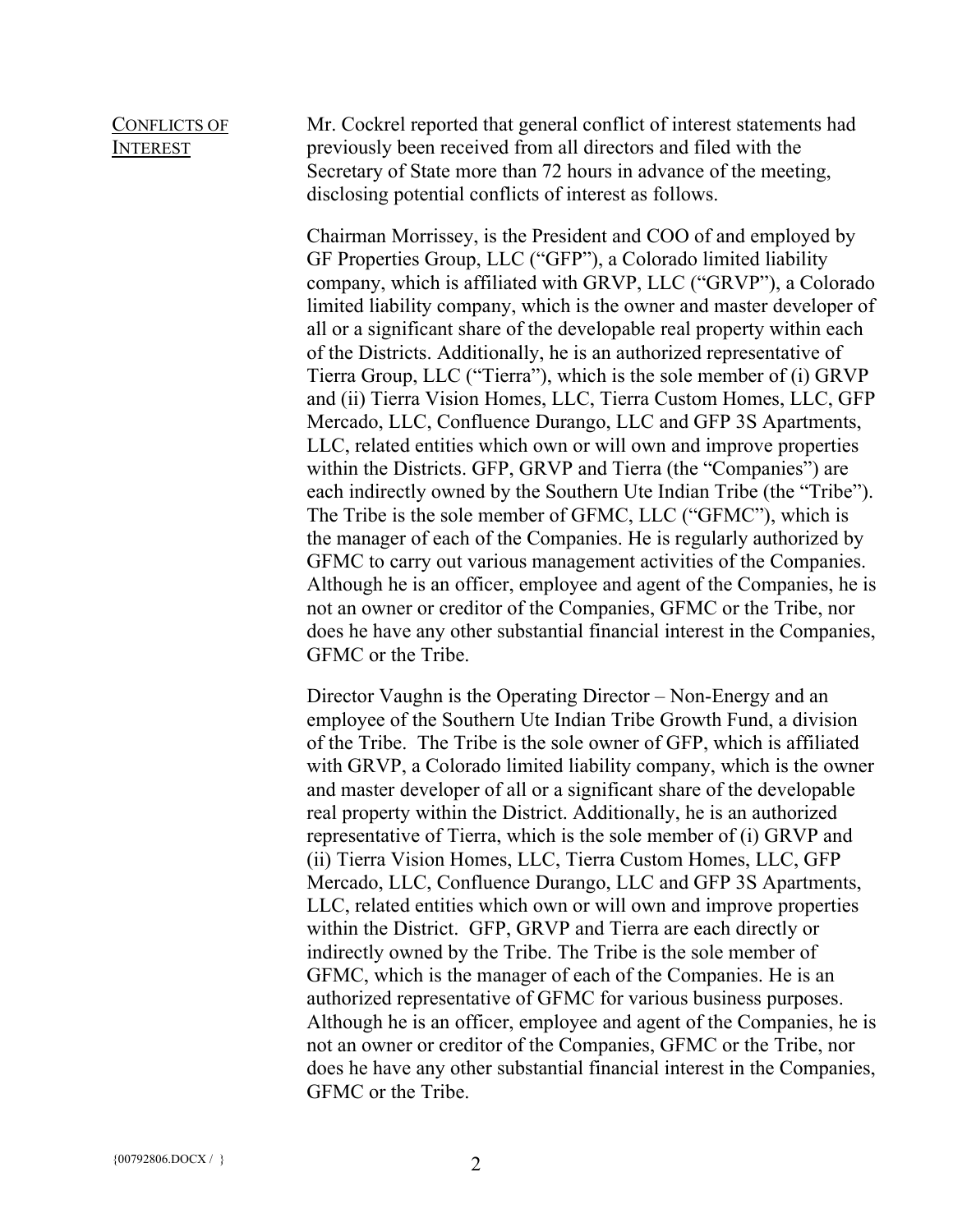Director Penny is employed by GFP. Additionally, he is an authorized representative of Tierra, which is the sole member of (i) GRVP and (ii) Tierra Vision Homes, LLC, Tierra Custom Homes, LLC, GFP Mercado, LLC, Confluence Durango, LLC and GFP 3S Apartments, LLC, related entities which own or will own and improve properties within the District. GFP, GRVP and Tierra are each directly or indirectly owned by the Tribe. The Tribe is the sole member of GFMC, which is the manager of each of the Companies. He is regularly authorized by GFMC to carry out various management activities of the Companies. Although he is an officer, employee and agent of the Companies, he is not an owner or creditor of the Companies, GFMC or the Tribe, nor does he have any other substantial financial interest in the Companies, GFMC or the Tribe.

Director Zink is also employed by GFP. Additionally, he is an authorized representative of Tierra, which is the sole member of (i) GRVP and (ii) Tierra Vision Homes, LLC, Tierra Custom Homes, LLC, GFP Mercado, LLC, Confluence Durango, LLC and GFP 3S Apartments, LLC, related entities which own or will own and improve properties within the District. GFP, GRVP and Tierra are each directly or indirectly owned by the Tribe. The Tribe is the sole member of GFMC, which is the manager of each of the Companies. He is regularly authorized by GFMC to carry out various management activities of the Companies. Although he is an officer, employee and agent of the Companies, he is not an owner or creditor of the Companies, GFMC or the Tribe, nor does he have any other substantial financial interest in the Companies, GFMC or the Tribe.

Director Whalen is also employed by GFP. Additionally, he is an authorized representative of Tierra, which is the sole member of (i) GRVP and (ii) Tierra Vision Homes, LLC, Tierra Custom Homes, LLC, GFP Mercado, LLC, Confluence Durango, LLC and GFP 3S Apartments, LLC, related entities which own or will own and improve properties within the District. GFP, GRVP and Tierra are each directly or indirectly owned by the Tribe. The Tribe is the sole member of GFMC, which is the manager of each of the Companies. He is regularly authorized by GFMC to carry out various management activities of the Companies. Although he is an officer, employee and agent of the Companies, he is not an owner or creditor of the Companies, GFMC or the Tribe, nor does he have any other substantial financial interest in the Companies, GFMC or the Tribe.

All Directors present stated that the participation of at least three of them in the meeting was necessary to obtain a quorum of the Board or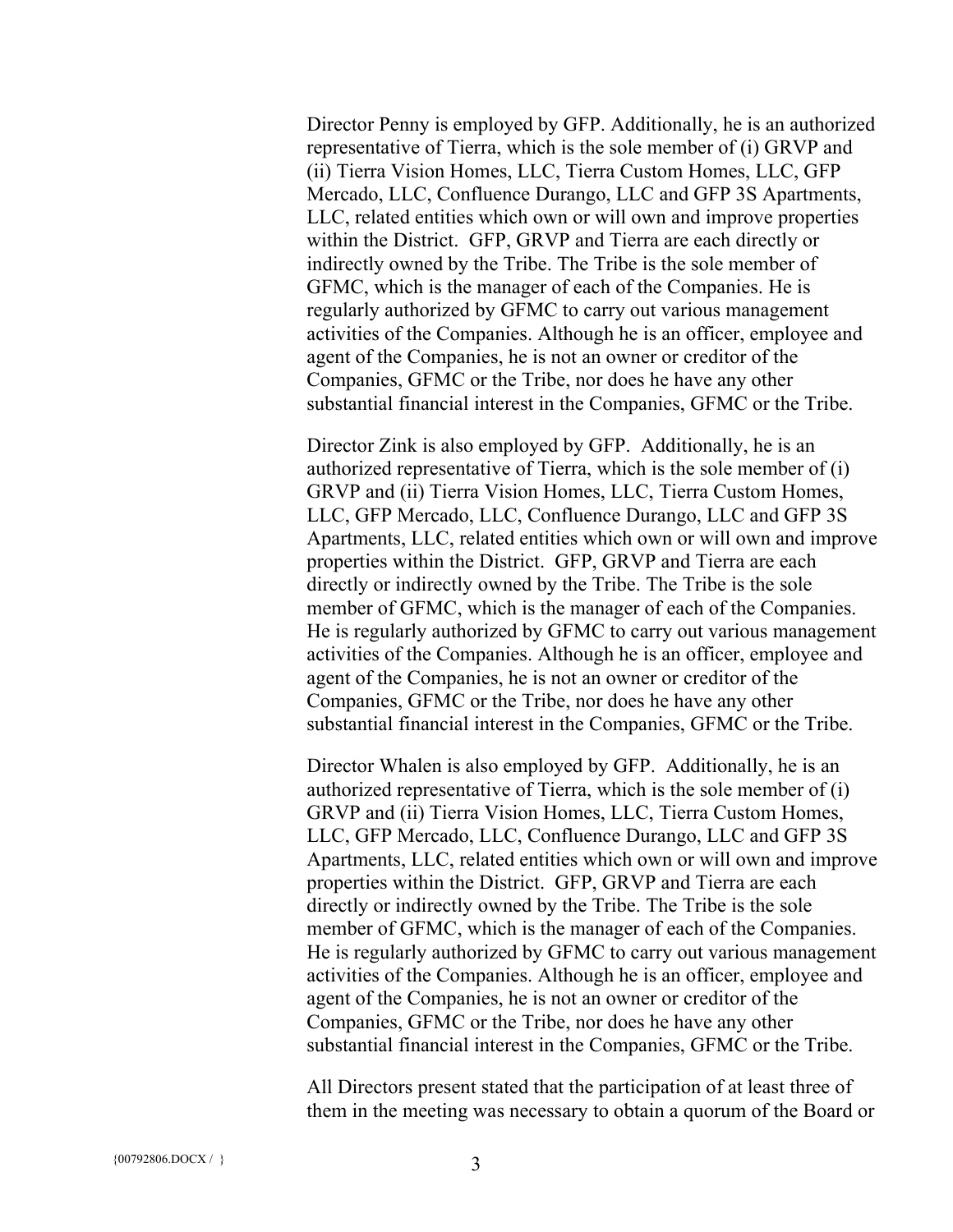|                                                                                      | otherwise enable the Board to act; that written disclosures of such<br>potential conflicts of interest of each Director had been filed with the<br>Board and the Secretary of State in accordance with statutory<br>requirements; and that the nature of each Director's private interests<br>related to their employment and/or officership positions with the<br>above-mentioned entities. After each Director had summarily stated<br>for the record the fact and nature of his private interests and had<br>further stated that the determination to participate in voting or take<br>any other action on any contract or other matter in which he may have<br>a private interest would be made in compliance with Section 24-18-<br>$201(1)(b)(V)$ , C.R.S., on an ad hoc basis, the Board turned their<br>attention to the agenda items. |
|--------------------------------------------------------------------------------------|------------------------------------------------------------------------------------------------------------------------------------------------------------------------------------------------------------------------------------------------------------------------------------------------------------------------------------------------------------------------------------------------------------------------------------------------------------------------------------------------------------------------------------------------------------------------------------------------------------------------------------------------------------------------------------------------------------------------------------------------------------------------------------------------------------------------------------------------|
|                                                                                      | All Disclosure of Potential Conflict of Interest Statements previously<br>filed are deemed continuing for all purposes and are incorporated into<br>the record of the meeting.                                                                                                                                                                                                                                                                                                                                                                                                                                                                                                                                                                                                                                                                 |
| <b>BANK FINANCING</b><br>PROPOSALS FOR<br><b>DISTRICT NOS. 1</b><br>AND <sub>4</sub> | Jason Simmons introduced Tom Wynne and Creig Veldhuizen. Mr.<br>Wynne noted that the RFP went out and the proposals were very<br>competitive. After discussion and upon motion duly made by Director<br>Vaughn, seconded by Director Whalen, the Board chose Vectra Bank<br>and authorized Bond counsel to move forward.                                                                                                                                                                                                                                                                                                                                                                                                                                                                                                                       |
| <b>DEVELOPMENT</b><br><b>REPORT</b>                                                  | None.                                                                                                                                                                                                                                                                                                                                                                                                                                                                                                                                                                                                                                                                                                                                                                                                                                          |
| <b>MEETING</b><br><b>ADJOURNED</b>                                                   | There being no further business to come before the Board at this time,<br>a motion was duly made by Director Zink, seconded by Director<br>Vaughn and unanimously carried, the meeting was adjourned.                                                                                                                                                                                                                                                                                                                                                                                                                                                                                                                                                                                                                                          |

Respectfully submitted,

Sarah H. Luetjen, Secretary for the Meeting